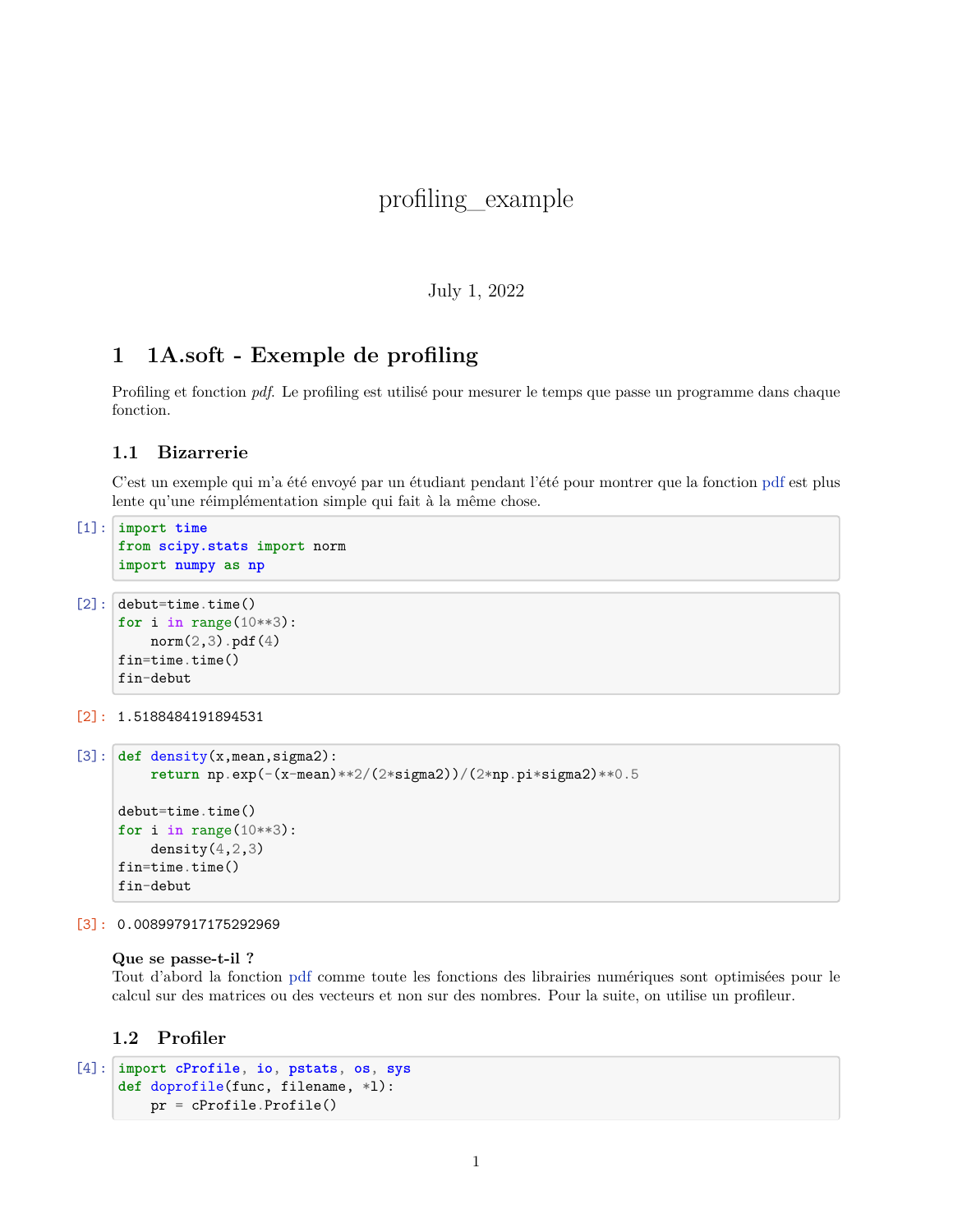```
pr.enable() # début du profiling
func(*l) # appel de la fonction
pr.disable() # fin du profiling
s = io簡StringI0()ps = pstats.Stats(pr, stream=s).sort_stats('cumulative')
ps.print_stats()
rem = os.path.normpath(os.path.join(os.getcwd(), "..", "..", ".."))
res = s.getvalue().replace(rem, "")
res = res.replace(sys.base_prefix, "").replace("\\", "/")
ps.dump_stats(filename)
return res
```

```
[5]: import numpy
      x = \text{numpy}.\text{ones}((10000000, 1))*4x.shape
```
 $[5]$ : (10000000, 1)

```
[6]: debut=time.time()
     y = norm.pdf(x)fin=time.time()
    print(fin-debut, y.shape, y[0])
```
1.1308369636535645 (10000000, 1) [ 0.00013383]

```
[7]: r = doprofile(norm.pdf, "pdf.prof", x)
     print(r)
```
106 function calls in 1.086 seconds

```
Ordered by: cumulative time
```

```
ncalls tottime percall cumtime percall filename:lineno(function)
       1 0.213 0.213 1.086 1.086 /lib/site-
packages/scipy/stats/_distn_infrastructure.py:1619(pdf)
       1 0.011 0.011 0.303 0.303 /lib/site-
packages/scipy/stats/_distn_infrastructure.py:520(argsreduce)
       1 0.080 0.080 0.292 0.292 /lib/site-
packages/scipy/stats/_distn_infrastructure.py:545(<listcomp>)
       1 0.000 0.000 0.286 0.286 /lib/site-
packages/scipy/stats/_continuous_distns.py:129(_pdf)
       1 0.286 0.286 0.286 0.286 /lib/site-
packages/scipy/stats/_continuous_distns.py:79(_norm_pdf)
       1 0.000 0.000 0.226 0.226 /lib/site-
packages/numpy/lib/function_base.py:1964(place)
       1 0.226 0.226 0.226 0.226 {built-in method
numpy.core.multiarray._insert}
       2 0.012 0.006 0.212 0.106 /lib/site-
packages/numpy/lib/function_base.py:1913(extract)
       2 0.000 0.000 0.127 0.063 /lib/site-
packages/numpy/core/fromnumeric.py:1491(nonzero)
       2 0.127 0.063 0.127 0.063 {method 'nonzero' of
```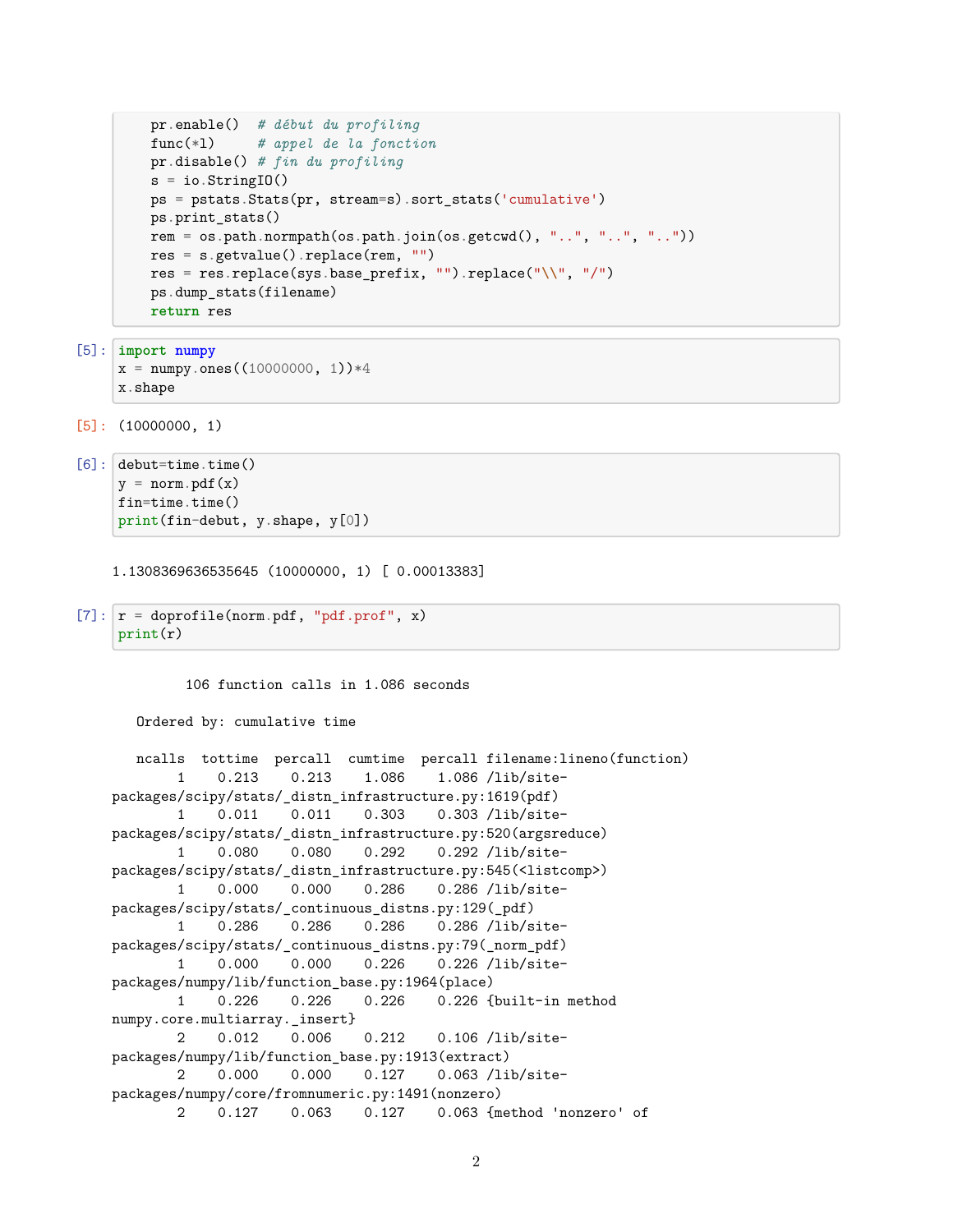```
'numpy.ndarray' objects}
       2 0.000 0.000 0.073 0.037 /lib/site-
packages/numpy/core/fromnumeric.py:56(take)
       2 0.073 0.037 0.073 0.037 {method 'take' of 'numpy.ndarray'
objects}
       1 0.032 0.032 0.032 0.032 /lib/site-
packages/scipy/stats/_distn_infrastructure.py:871(_support_mask)
       1 0.018 0.018 0.018 0.018 {built-in method
numpy.core.multiarray.putmask}
       1 0.000 0.000 0.009 0.009 /lib/site-
packages/numpy/core/fromnumeric.py:1901(any)
       1 0.000 0.000 0.009 0.009 {method 'any' of 'numpy.ndarray'
objects}
       1 0.000 0.000 0.009 0.009 /lib/site-
packages/numpy/core/_methods.py:37(_any)
       1 0.008 0.008 0.008 0.008 {method 'reduce' of 'numpy.ufunc'
objects}
       1 0.000 0.000 0.000 0.000 {built-in method
numpy.core.multiarray.zeros}
       4 0.000 0.000 0.000 0.000 /lib/site-
packages/numpy/core/fromnumeric.py:1384(ravel)
       1 0.000 0.000 0.000 0.000 /lib/site-
packages/numpy/core/numerictypes.py:964(find_common_type)
       2 0.000 0.000 0.000 0.000 /lib/site-
packages/numpy/core/numerictypes.py:942(_can_coerce_all)
       1 0.000 0.000 0.000 0.000 /lib/site-
packages/numpy/core/shape_base.py:9(atleast_1d)
       4 0.000 0.000 0.000 0.000 /lib/site-
packages/numpy/core/numeric.py:414(asarray)
      7 0.000 0.000 0.000 0.000 /lib/site-
packages/numpy/core/numeric.py:484(asanyarray)
      11 0.000 0.000 0.000 0.000 {built-in method
numpy.core.multiarray.array}
       4 0.000 0.000 0.000 0.000 {method 'ravel' of 'numpy.ndarray'
objects}
       1 0.000 0.000 0.000 0.000 {method 'reshape' of
'numpy.ndarray' objects}
      6 0.000 0.000 0.000 0.000 {built-in method
builtins.isinstance}
      14 0.000 0.000 0.000 0.000 /lib/site-
packages/numpy/core/numerictypes.py:951(<listcomp>)
       1 0.000 0.000 0.000 0.000 /lib/site-
packages/numpy/core/fromnumeric.py:1575(shape)
       1 0.000 0.000 0.000 0.000 /lib/site-
packages/numpy/core/numerictypes.py:1015(<listcomp>)
       1 0.000 0.000 0.000 0.000 /lib/site-
packages/scipy/stats/_distn_infrastructure.py:859(_argcheck)
      19 0.000 0.000 0.000 0.000 {built-in method builtins.len}
      2 0.000 0.000 0.000 0.000 {method 'append' of 'list'
objects}
       1 0.000 0.000 0.000 0.000 <string>:2(_parse_args)
       1 0.000 0.000 0.000 0.000 /lib/site-
packages/numpy/core/numerictypes.py:1016(<listcomp>)
       1 0.000 0.000 0.000 0.000 {method 'disable' of
```